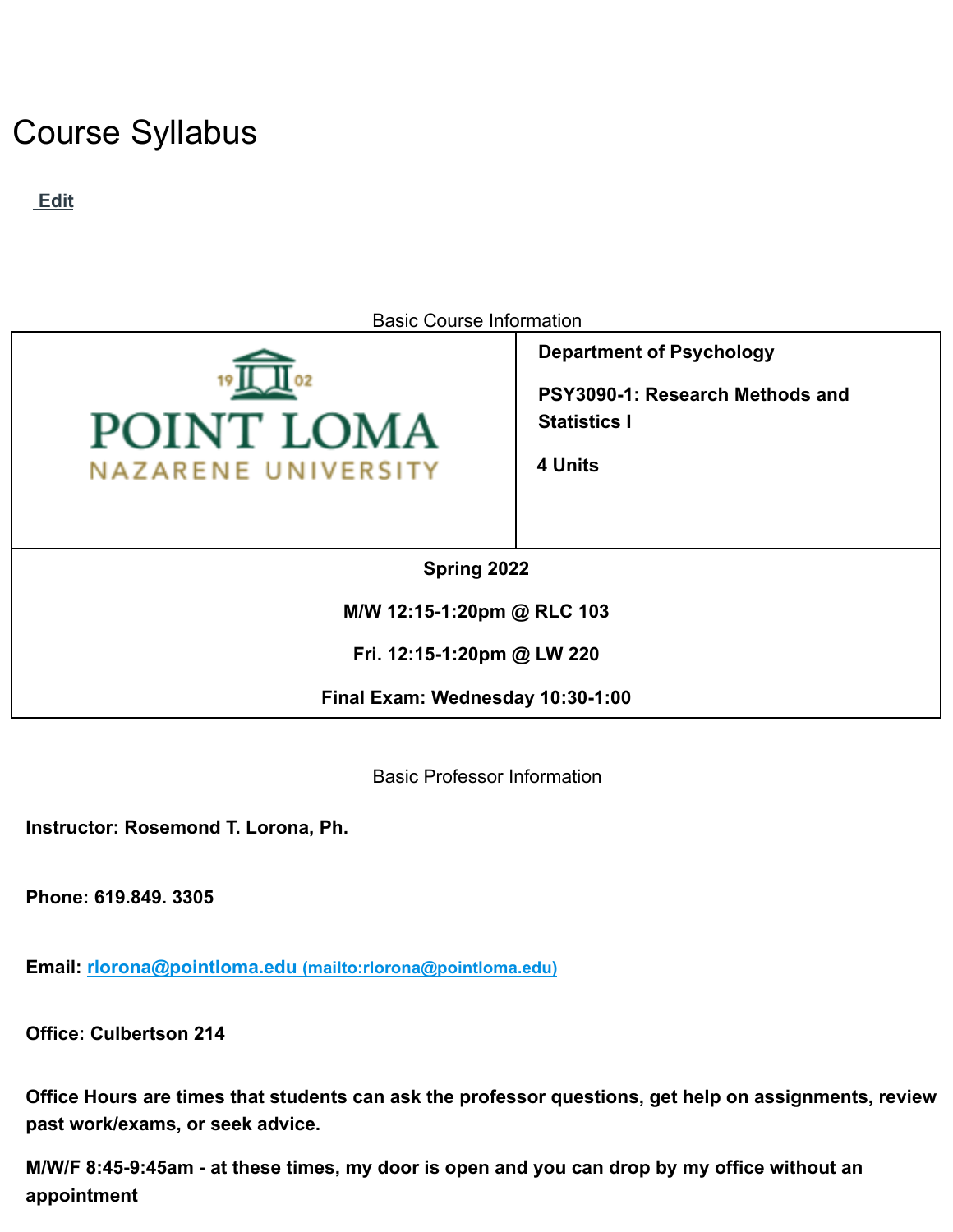### **You can also schedule an appointment for in-person or Zoom office**

**hours: https://calendar.google.com/calendar/u/0/selfsched?**

**sstoken=UUZENFhVN29pR1BzfGRlZmF1bHR8ZTQ2NWNhMmVlYTkzYzU2NDQyZmI1ZTcxN2JhZDAwNT**

**(https://calendar.google.com/calendar/u/0/selfsched?**

**sstoken=UUZENFhVN29pR1BzfGRlZmF1bHR8ZTQ2NWNhMmVlYTkzYzU2NDQyZmI1ZTcxN2JhZDAwNTE) sstoken UUZENFhVN29pR1BzfGRlZmF1bHR8ZTQ2NWNhMmVlYTkzYzU2NDQyZmI1ZTcxN2JhZDAw NTE)**

> TA: Sabrina Deulofeu **smdeulofeu0018@pointloma.edu (mailto:smdeulofeu0018@pointloma.edu)**

TA office hours: Wednesdays 1:30-2:30pm, drop in using **this Zoom link (https://pointloma.zoom.us/j/94399113806)** (no appointment necessary)

## **PLNU Mission**

## **To Teach ~ To Shape ~ To Send**

Point Loma Nazarene University exists to provide higher education in a vital Christian community where minds are engaged and challenged, character is modeled and formed, and service is an expression of faith. Being of Wesleyan heritage, we strive to be a learning community where grace is foundational, truth is pursued, and holiness is a way of life.

## **COURSE DESCRIPTION**

Students gain experience in methods of design, data collection, management, and analysis. Students begin a significant research project. This course must be taken in the semester immediately preceding PSY 3091.

You're probably taking this course because you are majoring in psychology and enjoy learning about human thoughts, feelings, and behavior. But how, exactly, do psychologists get their ideas and information about humans? Well, the field of psychology is based on research and reoccurring patterns of data. Psychologists can interpret these data by utilizing statistics. Therefore, what we know about psychology is fundamentally tied to research and statistics! The abilities to understand statistics and make correct conclusions about research are critical for students and professionals in many fields. This course will introduce many commonly used statistics and designs for basic psychological research. The course will focus on the underlying theory and the interpretation of descriptive statistics, correlation, regression, t-tests, ANOVA, and nonparametric tests. An introductory hands-on experience with the computer statistical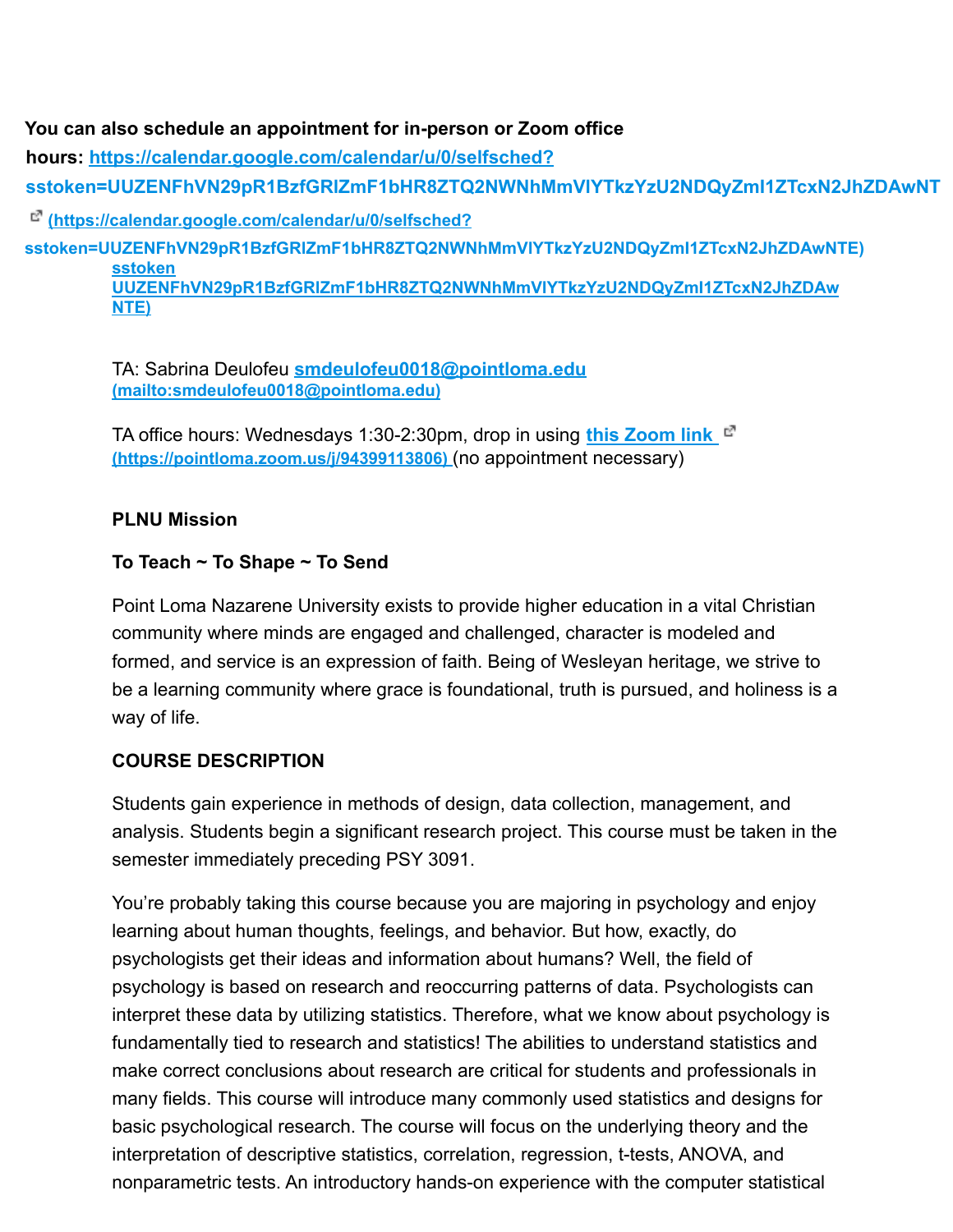package **R** will also be included in the course. We will practice completing and interpreting **R** analyses in class and you will have opportunities to practice on your own. We will also discuss research validity and how to be a good consumer of scientific research. You will begin designing an original study, which will be completed in the following semester.

# **COURSE LEARNING OUTCOMES**

1. Distinguish between the uses and conclusions of correlation, regression, t-tests, ANOVA, and nonparametric tests and decide which type of test is appropriate for specific research questions and designs. 2. Remember and apply the use of null-hypothesis testing and its limitations.

3. Identify issues in statistics and research, such as bias, power, error, and ethics, and identify possible solutions to these issues.

4. Complete statistical analyses in R and correctly interpret and form conclusions based on the results of statistical analyses.

5. Design a psychological study or experiment that answers a research question of interest. 6. Search for, obtain, and correctly interpret quality peer-reviewed research.

## **REQUIRED TEXTS**

th

*Research Methods in Psychology: Evaluating a World of Information* (4 Ed) by Beth Morling

ISBN: 978-0-393-53627-0; 978-0-393-53626-3

*Learning Statistics with R*, version 0.6. by Danielle Navarro.

Download for free at https://learningstatisticswithr.com

# **Required Technology**

*RStudio, version 1.2.1335 or higher (free)*

First, download R version 3.6.1 or higher (base program) on your personal laptop for free at https://www.r project.org/ and then download RStudio for free at https://www.rstudio.com/

If you are having trouble downloading the necessary technology, please contact IT to discuss options or you may utilize university library computers for assignments that involve R.

Learning Demonstrations and Assignments will be submitted through Canvas, so each student will need access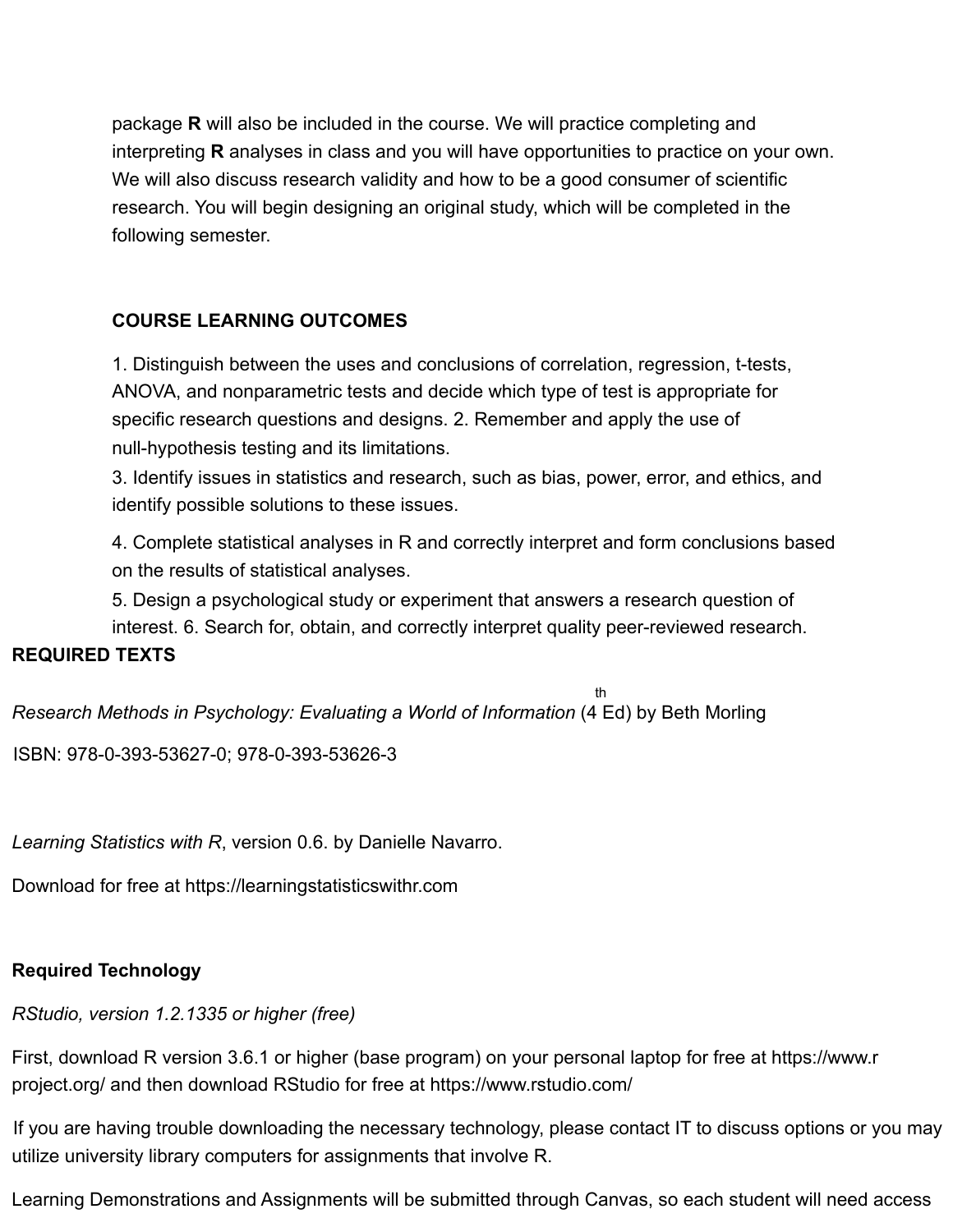to a computer.

#### **COURSE CREDIT HOUR INFORMATION**

In the interest of providing sufficient time to accomplish the stated Course Learning Outcomes, this class meets the PLNU credit hour policy for a 4 unit class delivered over 15 weeks. It is anticipated that students will spend a minimum of 37.5 participation hours per credit hour on their coursework. For this course, students will spend an estimated 150 total hours meeting the course learning outcomes. The time estimations are provided in the Canvas modules. Dedicating adequate time to your learning will help you succeed and is especially important if you want an A in the course. Think of it as: hours spent --> points earned. Specific details about how the class meets the credit hour requirement can be provided upon request.

#### **STATE AUTHORIZATION**

State authorization is a formal determination by a state that Point Loma Nazarene University is approved to conduct activities regulated by that state. In certain states outside California, Point Loma Nazarene University is not authorized to enroll online (distance education) students. If a student moves to another state after admission to the program and/or enrollment in an online course, continuation within the program and/or course will depend on whether Point Loma Nazarene University is authorized to offer distance education courses in that state. It is the student's responsibility to notify the institution of any change in his or her physical location. Refer to the map on [State Authorization](https://www.pointloma.edu/offices/office-institutional-effectiveness-research/disclosures) to view which states allow online (distance education) outside of California.

#### **COURSE ASSIGMENTS**

*Midterm Learning Demonstrations (30%):* The midterms will consist of multiple choice and short answer questions that will require not only recognition of concepts, but comparisons, evaluations, and applications of

concepts. Learning demonstrations will emphasize material that we talked about in class and was addressed in lectures, but to earn an A, you will need to also study the assigned readings.

*Assignments (45%):* You will have regular assignments to complete throughout the semester (usually due Friday). From these assignments, you will gain experience reviewing research, communicating research findings, developing a research idea, using R, and interpreting statistics. These assignments are meant to reinforce theories and concepts. Detailed directions and grade expectations for each assignment are on Canvas.

*Final Learning Demonstration (20%):* We will celebrate all of our learning at the end of the semester. You will demonstrate your learning by responding to written questions that will require cumulative knowledge.

*Final Research Celebration (5%):* We will be celebrating the learning of the Research Methods II students by attending their research poster session. You will celebrate the learning of your peers by asking them meaningful questions about their work and congratulating them on their work. To earn credit, you must attend the session,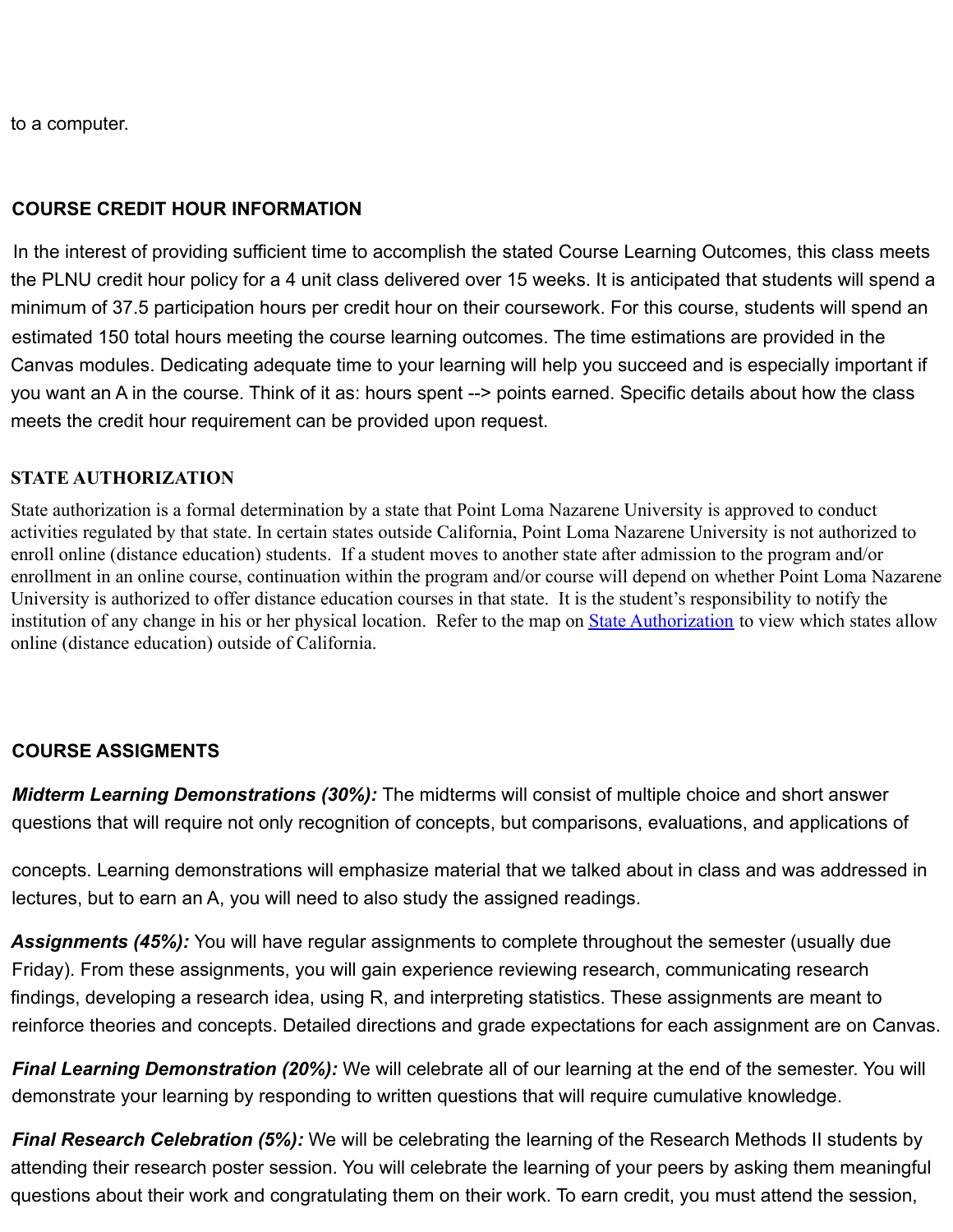complete a worksheet, and maintain a positive and professional demeanor during the session. Your presence is valued for those presenting, so please don't miss it! This will take place during finals week**.**

*Extra Credit (up to 2% added on final LD):* You may earn up to 2% added to your Learning Demonstration grade by submitting a creative assignment related to course content. Examples include creating a music video, dance, art piece, poem or story, or something else that uses your talents. A basic powerpoint or prezi is not sufficient. Your extra credit will be graded according to your ability to think about statistics and research in a new way, not according to the subjective quality of your creativity. Extra credit must be submitted by the day of the final learning demonstration with no exceptions.

#### **GRADING**

Student grades will be posted in the Canvas grade book. It is important to read the comments posted in the grade book as these comments are intended to help students improve their work. Final grades will be posted within one week of the end of the class. Grades will be weighted as listed above and determined based on the following:

 $A = 93 - 100\%$  $A = 90 - 92.9%$  $B+ = 88-89.9%$  $B = 84-87.9%$  $B - 80 - 83.9%$ 

 $C_{+}$  = 77-79.9%

 $C = 70 - 76.9%$ 

 $C = 65 - 69.9%$ 

 $D+ = 62-64.9%$ 

 $D = 55 - 61.9%$ 

 $D = 50 - 54.9%$ 

 $F = 49.9\%$  or less **Course Policies and Expectations**

## **General and Attendance**

Any changes to the syllabus (including course expectations and assignments) will be announced in class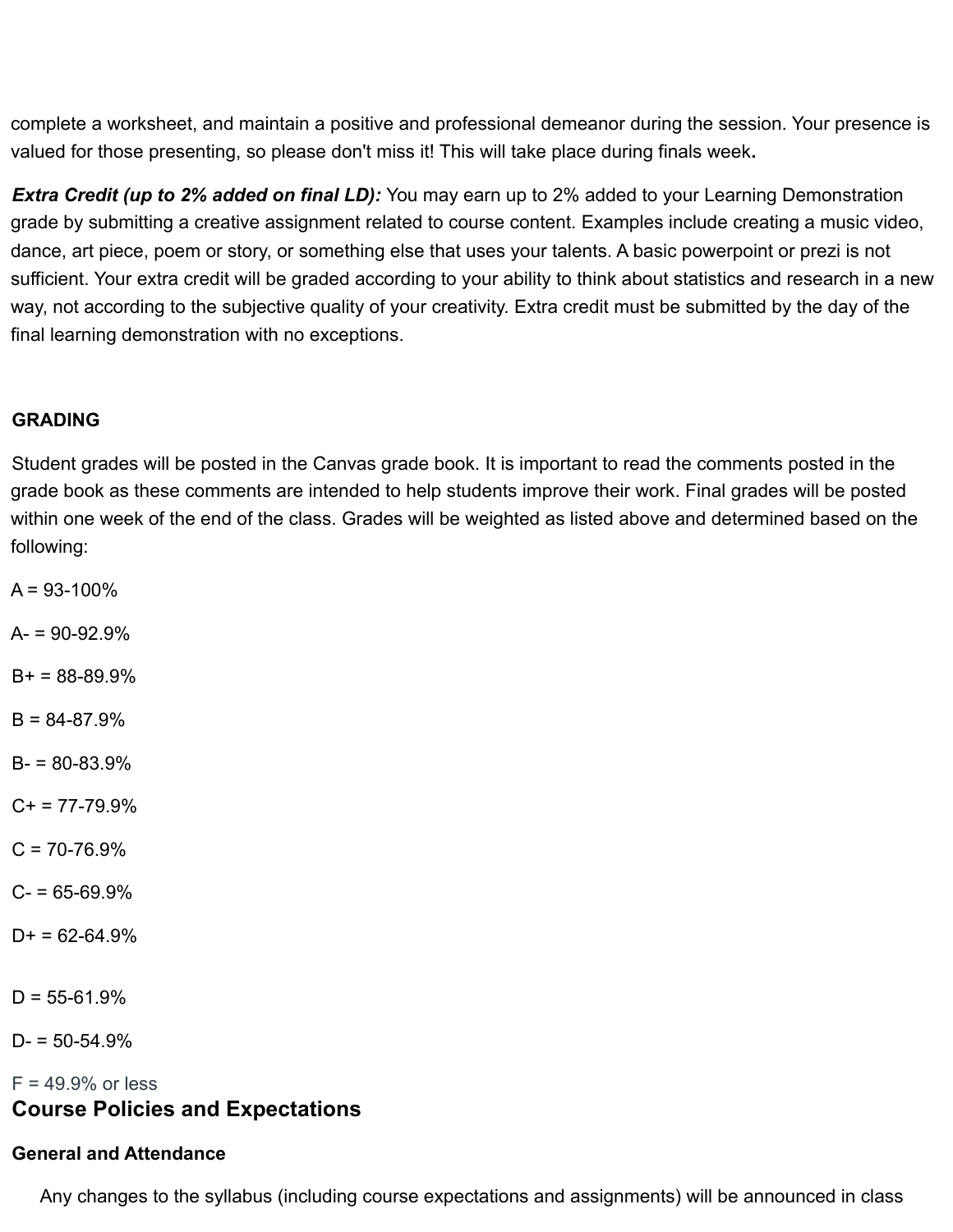and/or as a Canvas announcement. Students are responsible for actively monitoring Canvas updates. Students are responsible for all content/material that is found within the Canvas course. Students should complete the assigned reading prior to class. Such practices will enable you fully participate in class activities.

Regular and punctual attendance at all class sessions is considered essential to optimum academic achievement. Attendance will be taken at the beginning of class. If you are more than 15 minutes late to class, you will be counted absent. If you leave class early, you will be counted absent unless you notify me before class begins. If the student is absent for more than 10 percent of class sessions, the faculty member will issue a written warning of de-enrollment. If the absences exceed 20 percent, the student may be de enrolled without notice until the university drop date or, after that date, receive the appropriate grade for their work and participation. See **Academic Policies**<sup>®</sup> (https://catalog.pointloma.edu/content.php? **catoid=46&navoid=2650#Class\_Attendance)** in the Undergraduate Academic Catalog. If absences exceed these limits but are due to university excused health issues, an exception will be granted. Out of respect and care for one another, please do not attend class if you are feeling ill in any way. You will not miss points for being absent (just follow overall attendance policy above). Additionally, we will be wearing masks according to the university policies.

If you miss class, you are responsible for obtaining [from a classmate] lecture material, class exercises, and all in-class announcements AND submit any assignments on time, if applicable.

As long as we are meeting in-person, I will not be recording lectures to post online.

I strongly encourage students to get vaccinated and stay vigilant about COVID to avoid missing class due to illness.

#### **Submitting Assignments**

All due dates are posted in advance on Canvas. You may submit assignments early. Late work is accepted for 10 days, including weekend days, after the original due date. Canvas will automatically deduct 10% from the grade for each late day. For example, an assignment submitted 3 days late can earn up to 70% of the available points. End-of-semester assignments may not be submitted late after the final exam (to accommodate faculty grading deadlines). Note that work submitted late may also be graded later. One freebee – students can exchange their no-questions-asked freebee for a one-week extension on one deadline (Does not apply to learning demonstrations. Does not allow students to submit end-of-semester assignments after the final exam). To use your freebee, submit your late work on Canvas and include a

submission comment saying that you are using the freebee. Freebee can be used at any point in the semester, but cannot be used retroactively.

Assignments are individual work; you are expected to complete the work on your own. Work submitted on Canvas must be in .doc, .docx, or .pdf file types *only.* The student is responsible for making sure Canvas files work and go through Turnitin Files that do not open are in the wrong file type

mang sure anvas es wor an go roug urnn. es a o no open, are n e wrong e ype, and/or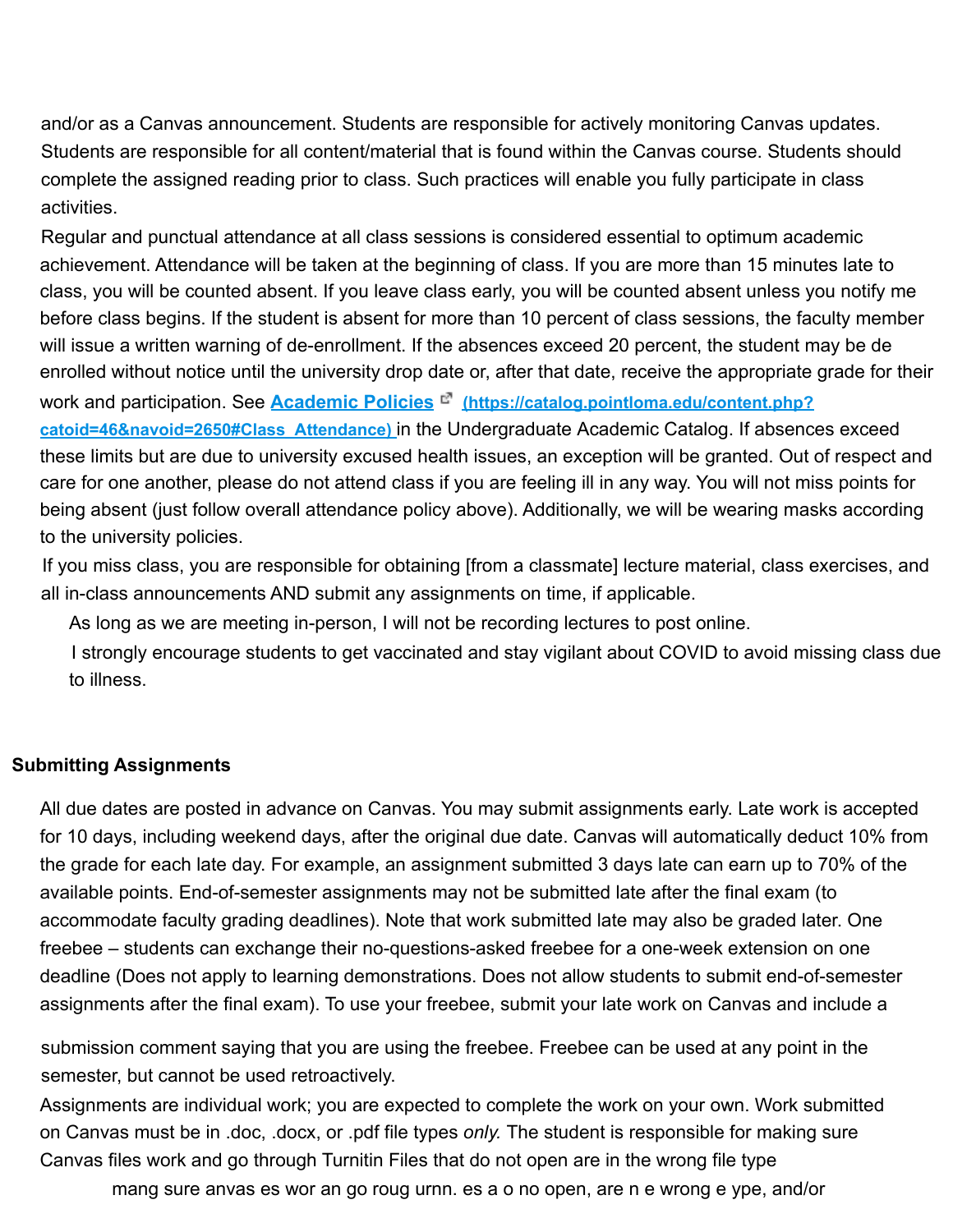can't go through Turnitin will be considered late until the problem is rectified.

## **Learning Demonstration (LD) Information**

LDs may consist of multiple choice, fill-in-the-blank, and/or short answer questions. You may be required to interpret and apply information based on assigned readings, lectures, and learning activities. All LDs require cumulative knowledge. You will be tested on the current unit and previous units. LDs will be taken during in-person class using Canvas. On test day, each student must bring an electronic device to take their LD (laptop recommended; phone or tablet is NOT recommended). The LD is not open internet or open-book. You may bring one 3"x 5" index card with any notes on it to use. A make-up midterm LD is available in cases of documentable emergency or illness or if the student provides at least 2 weeks' notice of a non-emergency absence. The make-up LD must be taken within 2 weeks of the original test date and it is up to the student to contact the professor to schedule a time to take the LD in a proctored setting. Each student may not have more than one make-up midterm LD per semester. There is no option to re-take a LD that was previously attempted.

The final LD cannot be dropped or missed for any reason. Successful completion of this course requires the on-time completion of the Final LD (final exam) on Wednesday 5/4 from 10:30-1pm.

**About Contacting Me.** I welcome your questions (about class or otherwise) and would enjoy hearing from you throughout the semester. Do not hesitate to email me or take advantage of office hours. I will give prompt email replies during the day Monday - Friday. It is not guaranteed that I will read emails in the evenings and weekends, so please do not leave important questions for the last minute!

**Copyright Policy.** Point Loma Nazarene University, as a non-profit educational institution, is entitled by law to use materials protected by the US Copyright Act for classroom education. Any use of those materials outside the class may violate the law.

**Academic Integrity.** Students should demonstrate academic honesty by doing original work and by giving appropriate credit to the ideas of others. Academic dishonesty is the act of presenting information, ideas, and/or concepts as one's own when in reality they are the results of another person's creativity and effort. Academic dishonesty also includes such acts as cheating, fabrication of information, misrepresentations, having unauthorized possession of exams or acquiring/providing information about exams to offer/get an advantage. Academic dishonesty may lead to a zero for that assignment or examination, a zero for your professionalism grade, and/or an F for the course. Faculty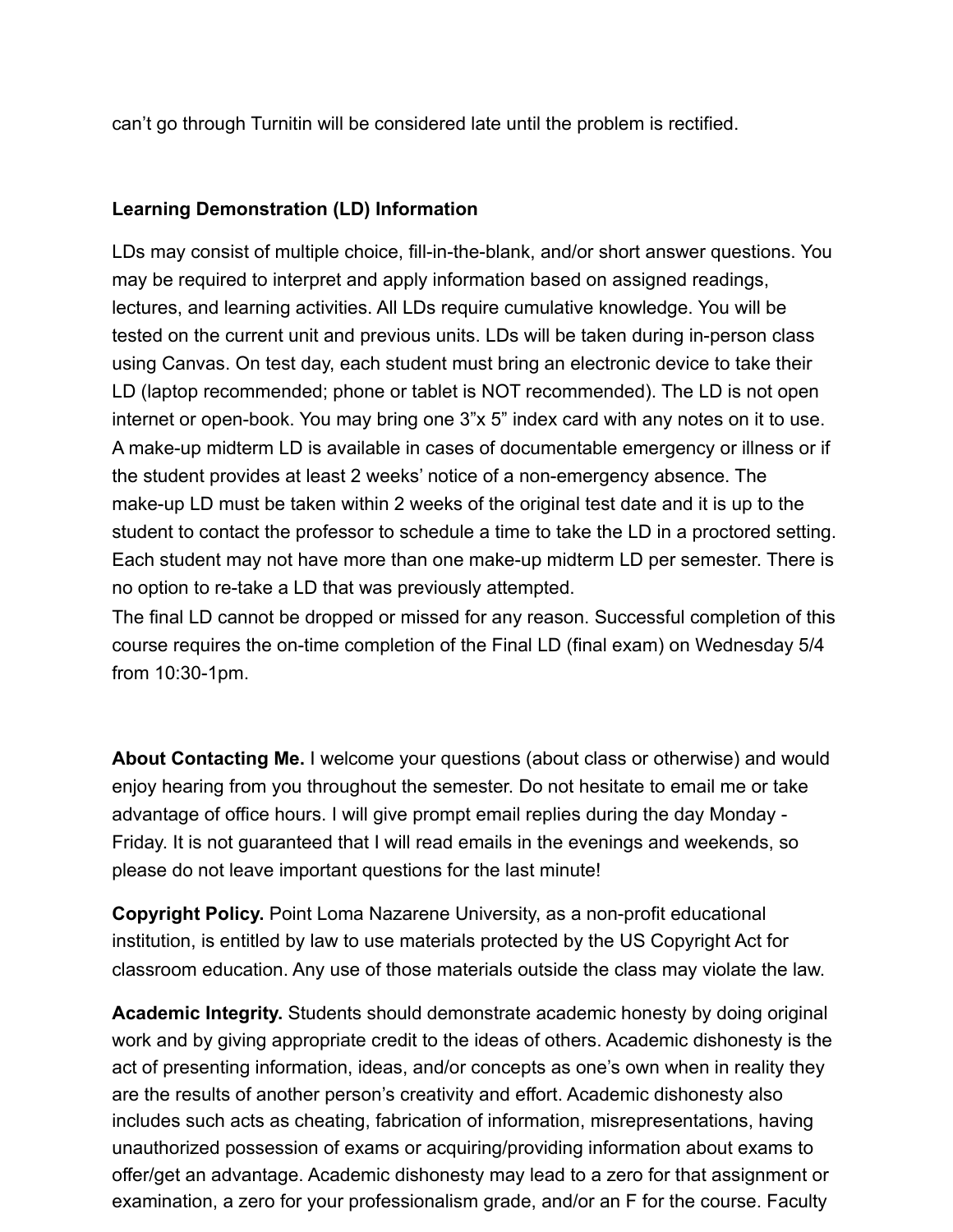should follow and students may appeal using the procedure in the university Catalog. See **Academic Policies (https://catalog.pointloma.edu/content.php? catoid=52&navoid=2919)** for definitions of kinds of academic dishonesty and for further information.

**Accommodations.** PLNU is committed to providing equal opportunity for participation in all its programs, services, and activities. Students with disabilities may request course-related accommodations by contacting the Educational Access Center (EAC), located in the Bond Academic Center (EAC@pointloma.edu or 619-849- 2486). Once a student's eligibility for an accommodation has been determined, the EAC will issue an academic accommodation plan ("AP") to all faculty who teach courses in which the student is enrolled each semester

accommoaon pan o a acuy wo eac courses n wc e suen s enroe eac semeser. PLNU highly recommends that students speak with their professors during the first two weeks of each semester/term about the implementation of their AP in that particular course and/or if they do not wish to utilize some or all of the elements of their AP in that course. Students who need accommodations for a disability should contact the EAC as early as possible (i.e., ideally before the beginning of the semester) to assure appropriate accommodations can be provided. It is the student's responsibility to make the first contact with the EAC.

**Use of Technology.** In order to be successful in the online environment, you'll need to meet the minimum technology and system requirements; please refer to the

*Technology and System Requirements*

**(https://help.pointloma.edu/TDClient/1808/Portal/KB/ArticleDet?ID=108349)** information. Additionally, students are required to have headphone speakers compatible with their computer available to use. If a student is in need of technological resources please contact **student-tech-request@pointloma.edu (mailto:student-tech request@pointloma.edu)** .

Problems with technology do not relieve you of the responsibility of participating, turning in your assignments, or completing your class work.

**Spiritual Care.** Please be aware PLNU strives to be a place where you grow as whole persons. To this end, we provide resources for our students to encounter God and grow in their Christian faith. If students have questions, a desire to meet with the chaplain or have prayer requests you can contact the **Office of Spiritual Development (https://www.pointloma.edu/offices/spiritual-development)**

**Title IX Office.** If you or someone you know would like help related to an experience of sexual violence including sexual assault, harassment, domestic violence, dating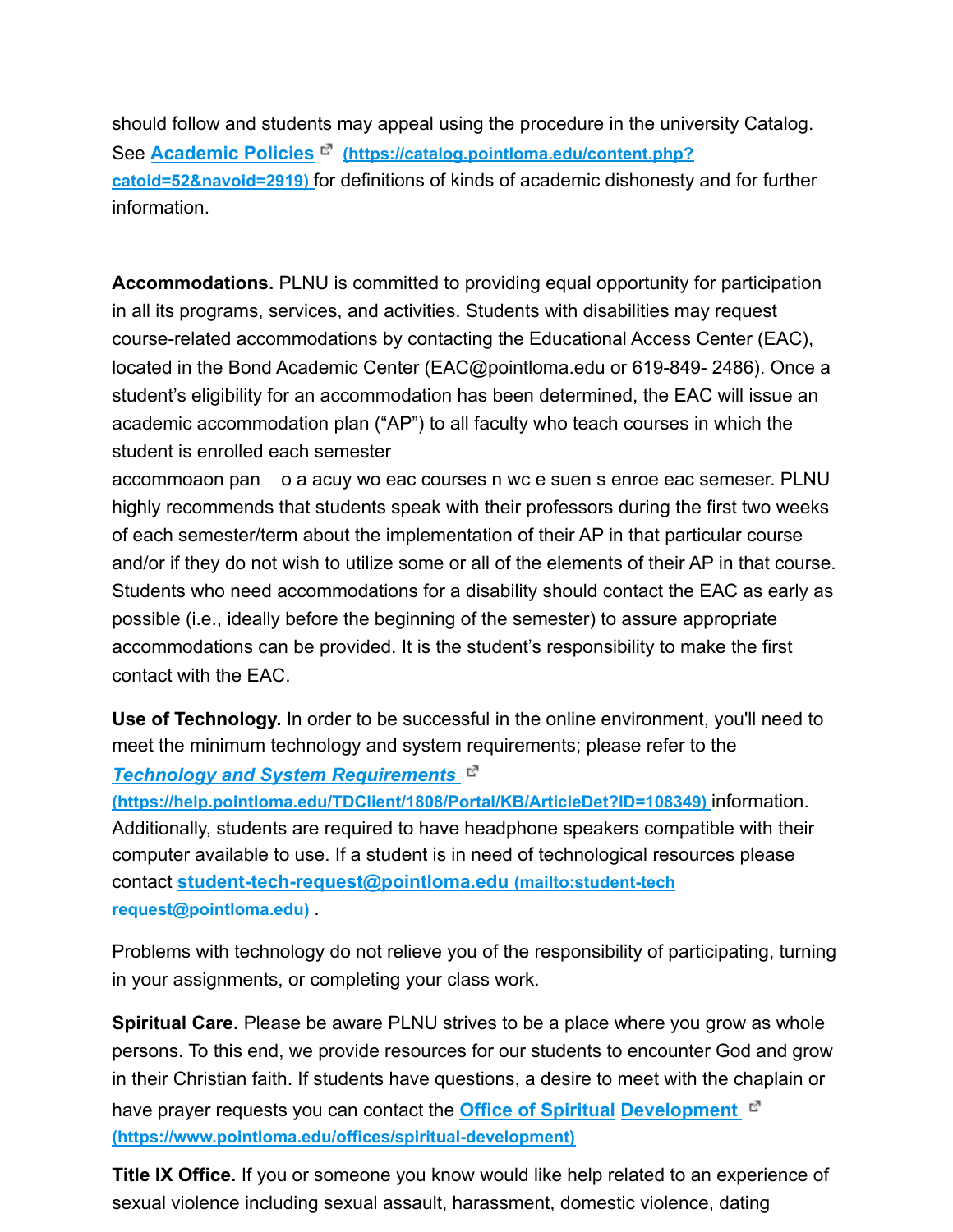violence, stalking or other type of non-consensual sexual conduct, please contact the Title IX Coordinator at PLNU, Danielle Brown Friberg (619-849-2313). Reporting is also available on the Title IX website. The Title IX office understands the sensitive nature of these situations and can provide information about available on- and off-campus resources. Staff members at the office will also explain your rights and the judicial process options, if you choose to file a complaint. If you or someone you know feels unsafe or may be in imminent danger, please call the PLNU Department of Public Safety (619-849- 2525) or local police department (9-1-1) immediately.

**Student Success and Wellness.** If you or someone you know would like help related to a physical or mental health problem, (e.g., depression, anxiety, difficulty focusing on school or managing daily needs, grief, trauma resolution, sleep or eating changes, etc.), and/or would like academic assistance, please contact the appropriate office using the following information.

Counseling Services 619-849-2574;

**https://www.pointloma.edu/offices/wellness-counseling-center (https://www.pointloma.edu/offices/wellness-counseling-center)** Educational Access Center 619-849-2533; **eac@pointloma.edu (mailto:eac@pointloma.edu)** Medical Services 619-849-2280; **sdwellnesscenter@pointloma.edu (mailto:sdwellnesscenter@pointloma.edu)** Tutorial Services 619-849-2953; **tutorialservices@pointloma.edu (mailto:tutorialservices@pointloma.edu)**

# **ASSIGNMENTS AT-A-GLANCE**

Please see the weekly **Modules** for assignments due each week. Assignments and due dates will always be posted and available in advance pose an avaae n avance.

Course Schedule

| Week                         | <b>Content &amp; Textbook Readings (read prior to clas</b> |
|------------------------------|------------------------------------------------------------|
| Week 1: Jan 11 - 14          | Introductions, Science, Statistics, and Research, Ch. 1    |
| (Class on Tues., Wed., Fri.) |                                                            |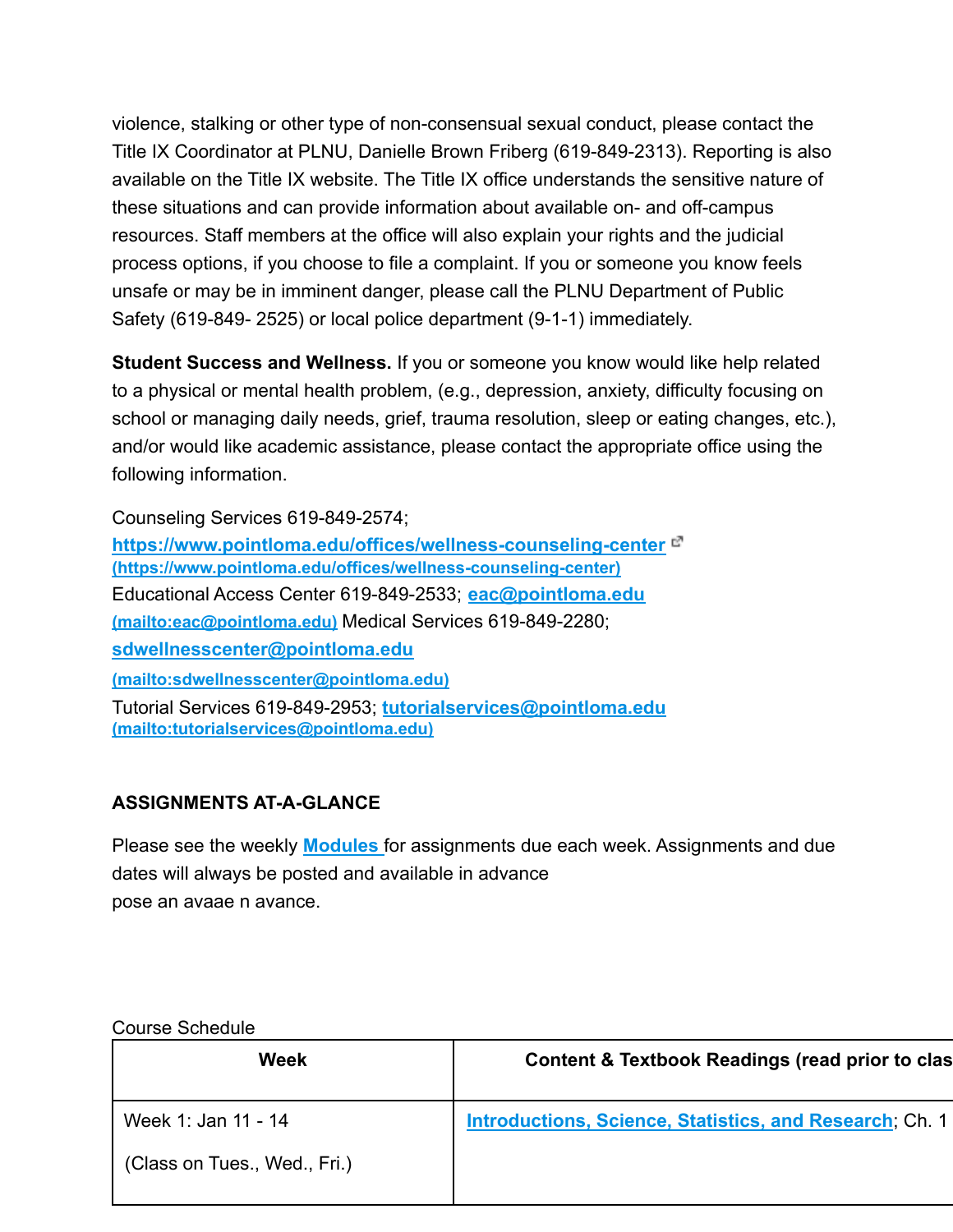| Week 2: Jan 15 - 21         | <b>Sources of Information and Finding Sources; Ch. 2 (RM</b>         |
|-----------------------------|----------------------------------------------------------------------|
| No Monday Class (MLK Day)   |                                                                      |
| Week 3: Jan 22 - 28         | <b>Building Blocks of Data and Research; Ch 2 (LSR)</b>              |
| Week 4: Jan 29 - Feb 4      | <b>Introduction to R</b> ; Ch. 3 (LSR)                               |
| Week 5: Feb $5 - 11$        | <b>Midterm LD1</b>                                                   |
|                             | <b>Descriptive Statistics</b> , Ch. 5 (LSR)                          |
| Week 6: Feb 12 - 18         | <b>Probability and Probability Distributions: Ch. 9 &amp; 10 (LS</b> |
| Week 7: Feb 19 - 25         | <b>Null Hypothesis Testing and Confidence Intervals</b> ; Ch.        |
| Week 8: Feb 26 - March 4    | Chi Square; Ch. 12 (LSR)                                             |
| March 5 - 11 Spring Break   |                                                                      |
| Week 9: March 12 - 18       | <b>Comparing Means: Ch. 13 (LSR)</b>                                 |
| Week 10: March 19 - 25      | <b>Midterm LD2</b>                                                   |
|                             | <b>ANOVA</b> , Ch. 14 (LSR)                                          |
| Week 11: March 26 - April 1 | <b>Factorial ANOVA; Ch. 16 (LSR)</b>                                 |
|                             |                                                                      |

Week 12: April 2 – 8 **Regression**; Ch. 15 (LSR)

Week 13: April 9 – 15

**Recap & Synthesis**

No Friday Class (Easter)